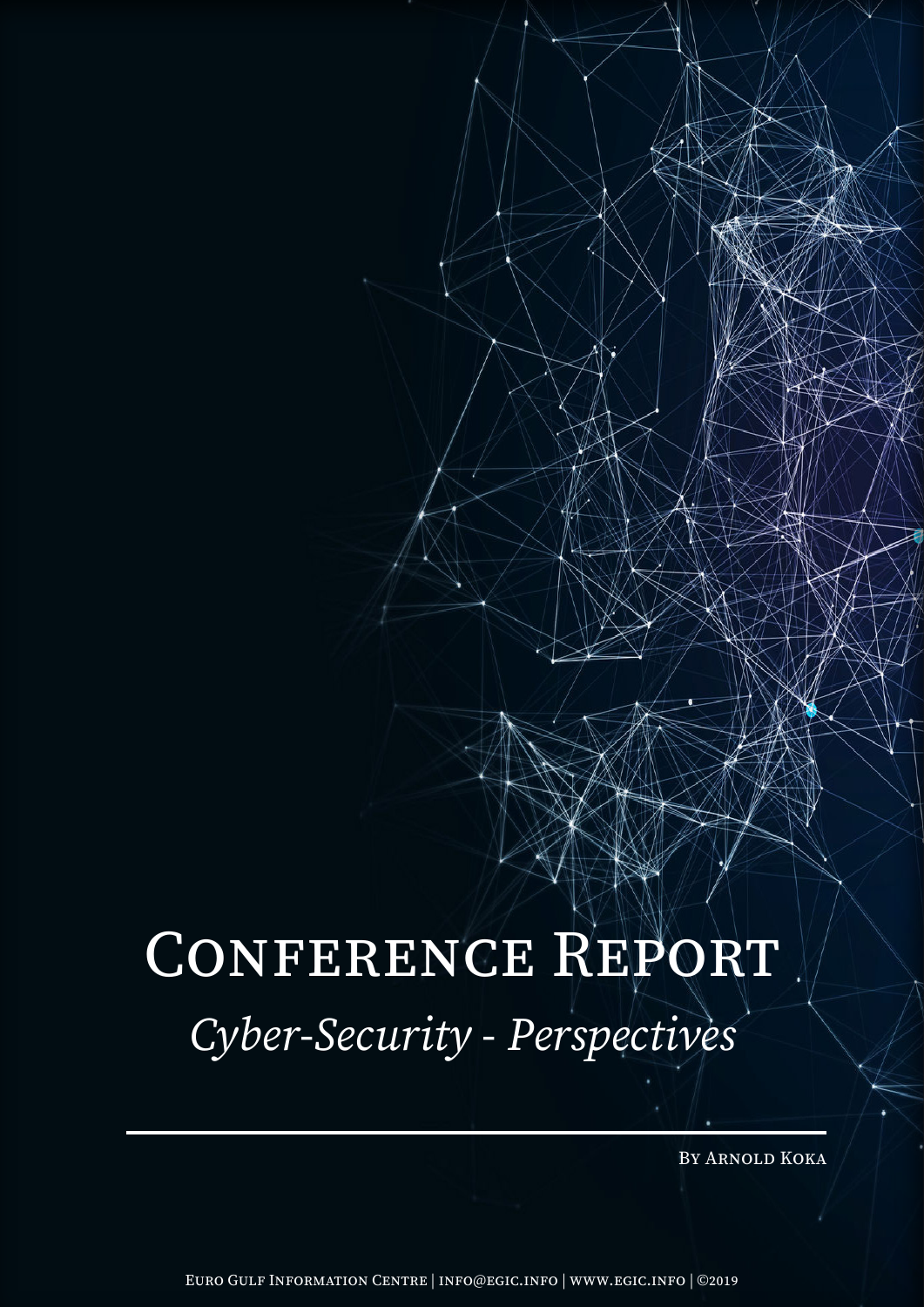As the pervasiveness of the cyber-sphere grows in public life, so do the challenges that this domain poses to national and international actors. The growing weight that the cyber-sphere has taken in security, political and economic agendas around the world and calls for an expansion of awareness by policy-makers and relevant stakeholders on the need to improve interactions with the cyber realm.

Against this backdrop, on 14 May 2019, the Euro-Gulf Information Centre (EGIC) organised a high-level roundtable composed of cyber-security experts, namely: Arije Antinori (Stratcom Expert Geopolitics and OSINT Analyst); Sarah Backhman (PhD at Stockholm University and Consultant in Strategic Cybersecurity at Secana); Alexi Drew (Research Associate at the Centre for Science and Security Studies at King's College London); Andrea Gilli (Senior Researcher at the NATO Defense College); Corrado Giustozzi (Cybersecurity Expert at Agenzia per l'Italia Digitale, Journalist and Professor); Giulio Terzi di Sant'Agata (Former Ministry of Foreign Affairs, Former Ambassador, President CSE Cybsec SpA).

Major international events have shown that the virtual arena to be a pivotal platform – in some cases, battlefield – of economic, political and security interests in various dimensions.

In 2015, sophisticated cyber-attacks hit Ukraine's power grid systems, leaving hundreds of thousands without electric power around the country. The attacks – by some believed to have been led by Russian hackers – were repeated in June 2017 on a wider scale. Initially targeting Ukraine's government and businesses, a ransomware spread internationally, hitting network systems of institutions and companies through Europe, the United States and even Australia.

More recently, in May 2019, the Donald Trump administration declared a National Emergency, prohibiting executive companies from using foreign technologies believed to augment risks of sabotage by foreign players. The decision came after a cybersecurity crackdown by the US Government against alleged Chinese plans to infiltrate US IT networks through the production and the installing of the 5G technology by the Chinese-based Huawei.

1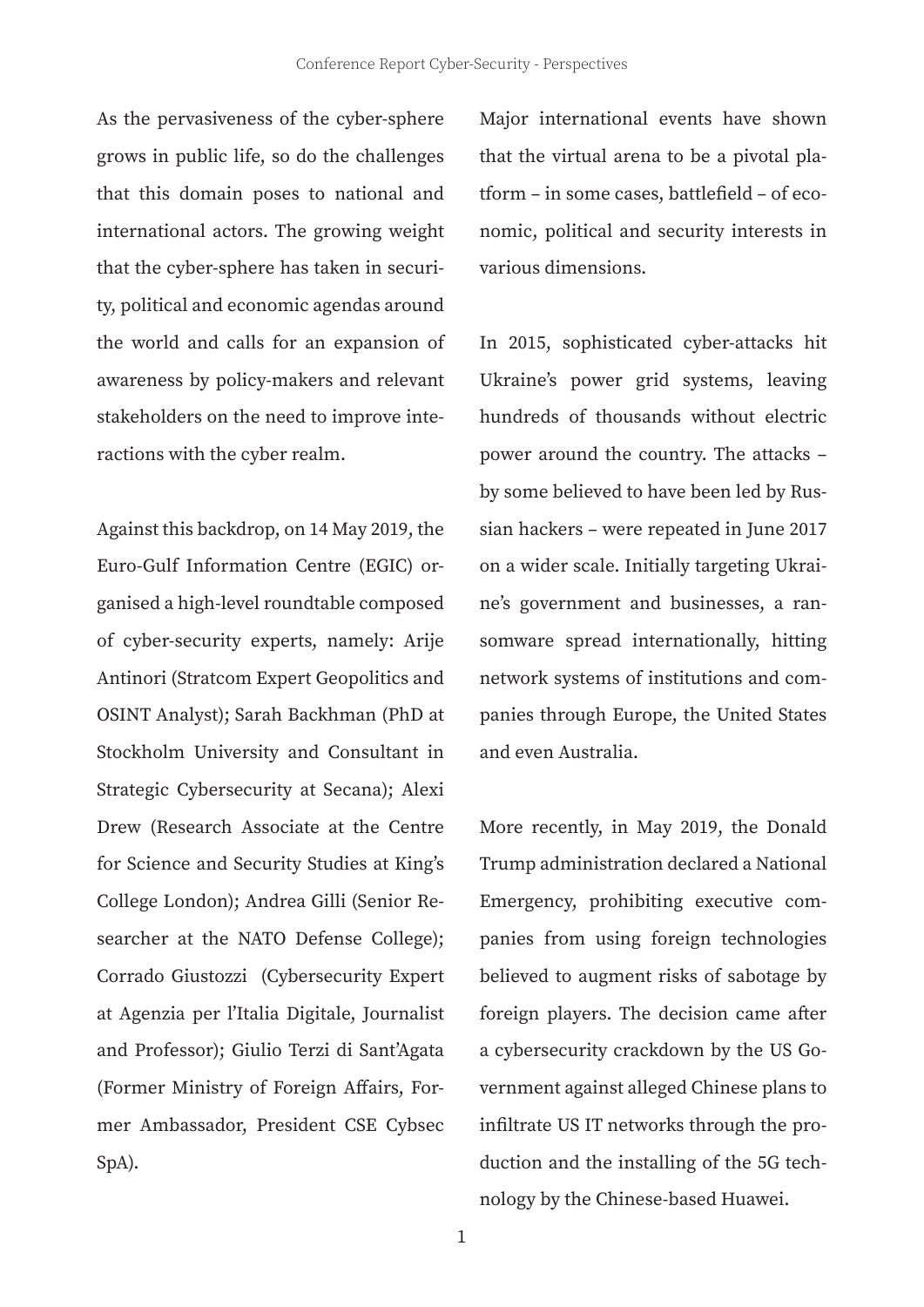This increasing internationalisation of cyber-risks must be a wake-up call for the international community. The threats posed to the digital domain cannot be overlooked, and an unprecedented level of cooperation between national and international institutions is required to contain them.

For instance, cooperation needs strengthening at the EU level, since its cyber-security apparatus still lacks a harmonised and unitary approach, as Corrado Giustozzi highlighted. One concrete necessity of further EU cooperation is to contrast cyber disruption of Critical National Infrastructures (CNI) – physical assets essential to the stable functioning of a society -a major threat to economic interests and to regional security. As Sarah Backhman underlined, 'Greater trust and synergy among states is needed. At the EU level the focus is still on pre-emptive measures when it comes to CNI, but responsive mechanisms are largely overlooked.' At this current historical juncture, when CNI have become appealing targets for hostile cyber-actors, the absence of a communal strategy becomes a hazardous risk.

The EU Commission is attempting to pull together a more comprehensive approach. The European Union Agency for Network and Information Security (ENISA) works in the direction of improving communication and sharing of information among EU members, an approach strongly welcomed by Corrado Giustozzi, also a member of the Permanent Stakeholder Group of the agency, who said "Forecasting dangers and future challenges can only take place by warning sharing. In that, ENISA is extremely useful".

A EU-wide approach is necessary, however, not only to face activities of hostile foreign powers who target physical and digital infrastructures but also to pressure large multinational companies to adopt effective security and privacy policies that, as in the case of Facebook and Twitter, have been overlooked for a long time. Major companies' economic and strategic relevance makes their impact comparable to that of state actors, as pointed out Giulio Terzi di Sant'Agata.

In addition, is worth pointing out the challenges posed by non-state actors, such as

2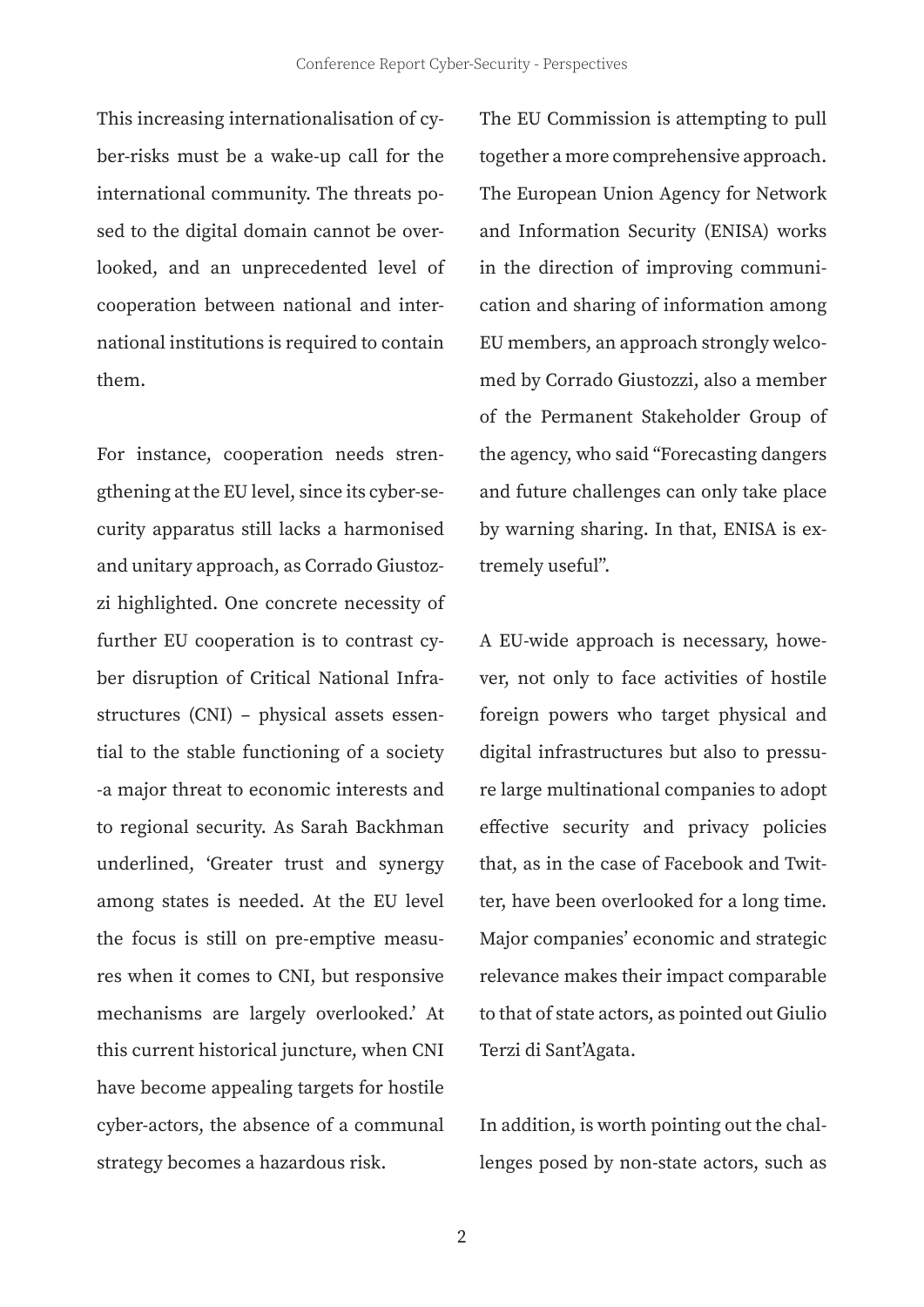terrorist groups and organised crime, who increasingly make a far and wide use of the cyberspace. Daesh's experience teaches vastly on their use for propaganda, recruiting and on-the-ground operations. Framing effective countermeasures against evolving actors and situations needs institutions able to pick up the pace not only in terms of technologies, but also of strategic perspectives, as argued Arije Antinori. In such context, on the 17th of May 2019, the EU Council established a framework which allows the EU to impose sanctions on entities responsible for cyber-attacks or attempted ones and even on those who provided financial, technical or material support. This undoubtedly constitutes a step forward. However, such framework still neglects mechanisms through which legal responsibilities for the attacks should be ascribed and the significance of the attack should be measured. NATO itself still lacks an official understanding about the kind of cyber-attack that would be a trigger for Article 5, meaning an attack on all the organisations' members.

Arguably, cyberattacks carry the most devastating potential when directed at political and economic targets. The ever-increasing relevance of ICT in politics has shed the light on the risks of their sabotage and misuse, including through Russia's alleged interference in US 2016 elections. Indeed, as underlined by Dr. Drew, the use of cyber technologies as instruments of international relations differs from one actor to another.

While Western democracies have initially failed to interpret social media as strategic tools, other actors have quickly understood their instrumental role in domestic and foreign politics. In this sense, Russia has worked to immunise itself against information risks through the usage of social media platforms. Russia-founded platforms as Telegram and VKontakte substitute in the country Whatsapp and Facebook: that shields Russian users from the same kind of information warfare put into action by Moscow on Western platforms, as in the case of the 2016 US elections.

Even apparently safe technological tools can be used for political or espionage purposes, stated Alexi Drew. A case among others is the adoption of the 5G network

3